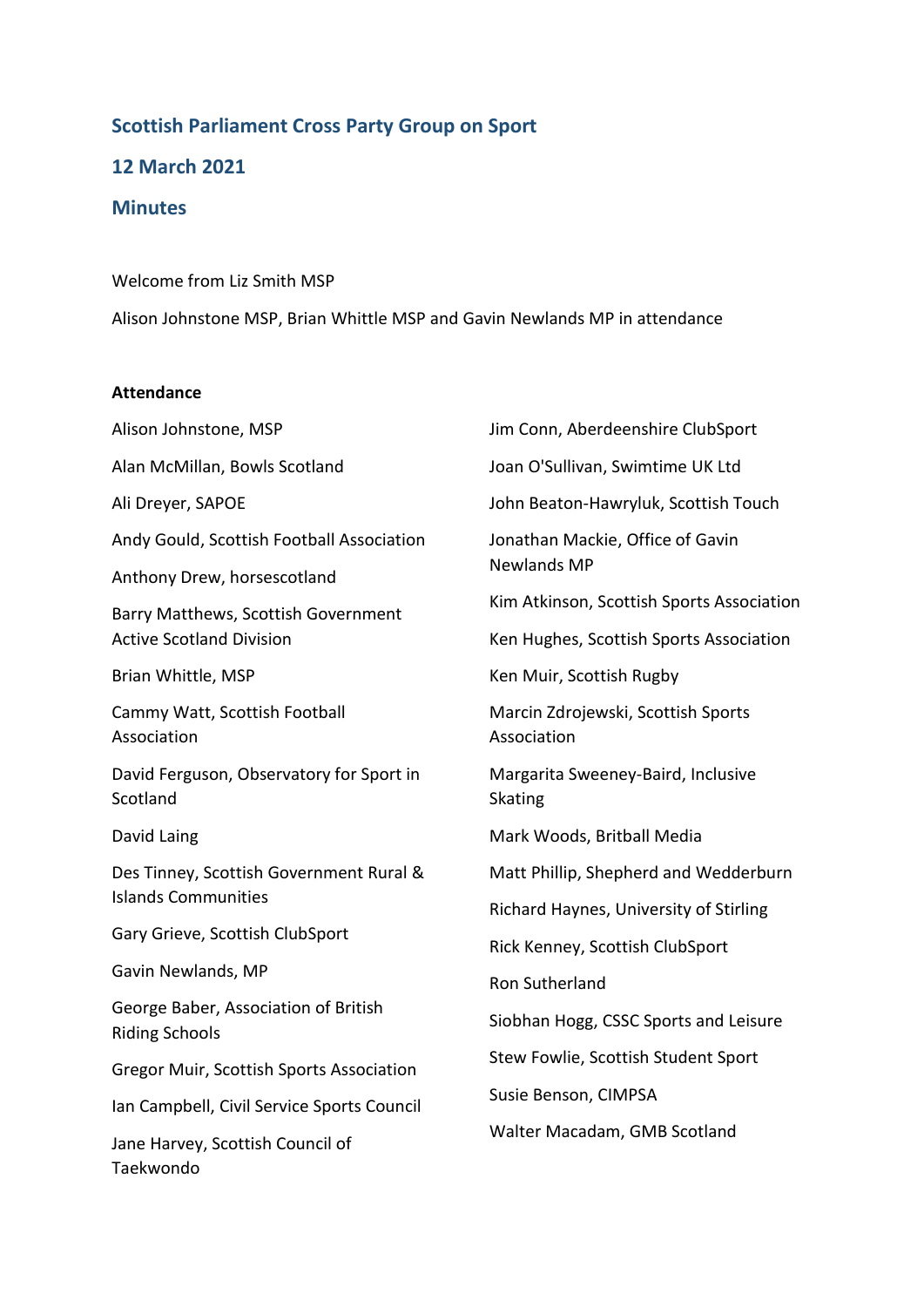## **Apologies**

| Allan Murray, horsescotland                  | Jeremy Balfour, MSP                   |
|----------------------------------------------|---------------------------------------|
| Ben Smith, BS&P Consulting Ltd               | Kirsty Cumming, Community Leisure UK  |
| Duncan Sinclair, Aberdeen Sports Village     | Liza Linton, RYA (Scotland)           |
| Dr Fiona Reid, UK Sports Volunteering        | Malcolm Dingwall-Smith, sportscotland |
| <b>Research Network</b>                      | Maureen McGonigle, Scottish Women in  |
| Gary Fraser, Scottish Disability Sport       | Sport                                 |
| Gavin Macleod, Scottish Disability Sport     | Paul Carlyle, Shepherd and Wedderburn |
| Graham Law, Scottish Rugby                   | Roddy MacKenzie, SportsAid Scotland   |
| Graham Wark, VoCAL                           | Stuart Brown, Chest Heart & Stroke    |
| Ian Campbell, Civil Service Sports Council - | Scotland                              |
| Scotland                                     | Tom Bishop, Scottish Cycling          |
| Jane Campbell Morrison, Scottish             |                                       |
| Adventure Activities Forum                   |                                       |

### **Matters arising**

- Congratulations were made on behalf of the Group to Mairi Gougeon MSP, who has been appointed as the new Minister for Public Health and Sport since the Group last met.
- Condolences were made on behalf of the Group to the family, friends and colleagues of Paths for All chief officer Ian Findlay CBE, following his sudden passing. Ian made hugely significant contributions to getting the nation more active, including as a member of this Group, and will be very much missed by all in the physical activity and voluntary sectors. A standing minute's silence was held at the end of the meeting in recognition of Ian's passing. Paths for All have opened an online book of condolence should any colleagues and friends wish to contribute. The link to this is available via the Paths for All website.
- The minutes of the meeting of 19<sup>th</sup> February 2020 were proposed by David Ferguson and seconded by Margarita Sweeney-Baird.

### **Meeting note**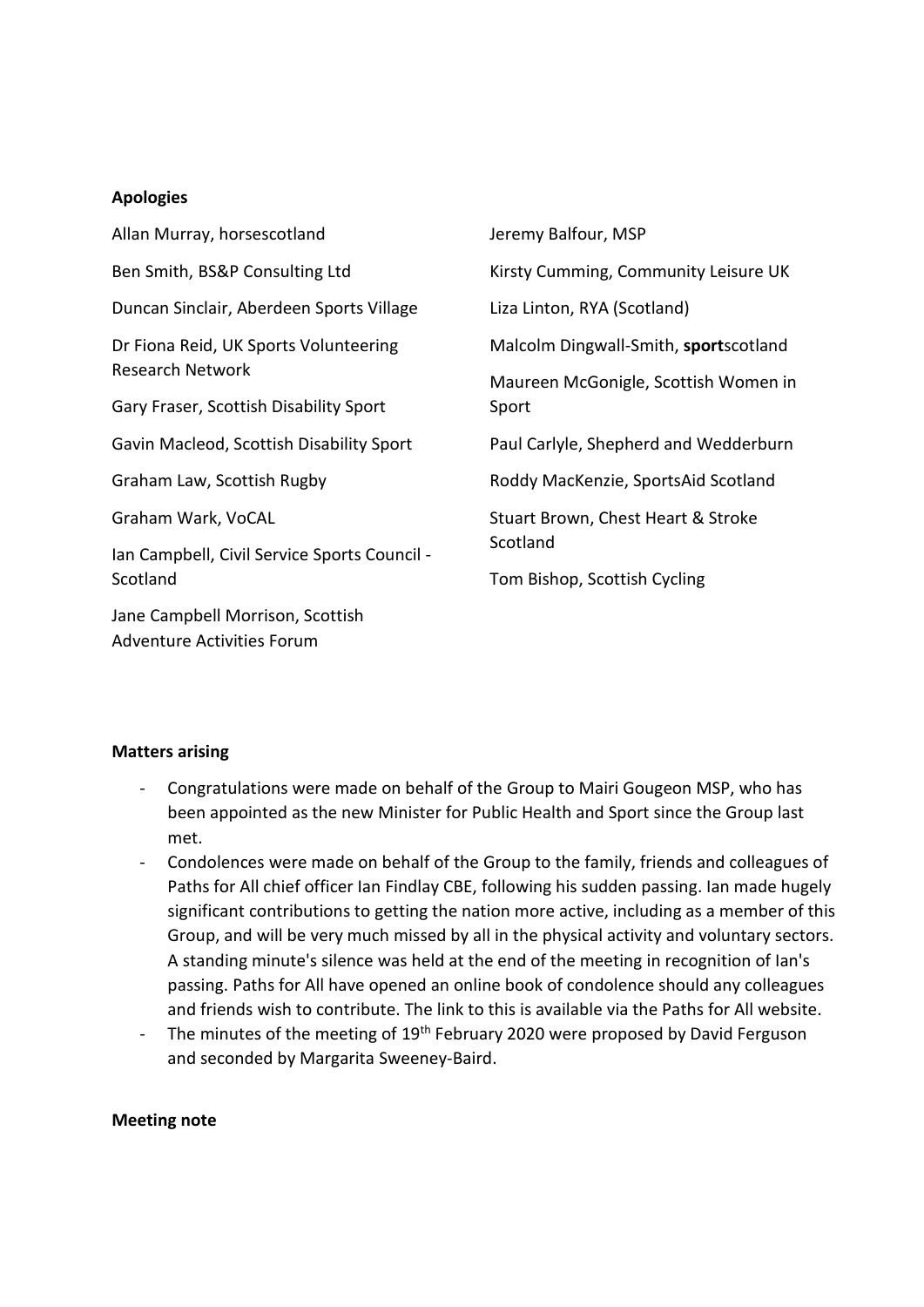This meeting was held in roundtable format, with attendees providing five minute updates on their sport or organisation in terms of the impacts of COVID-19 and opportunities for the coming months.

**Jane Harvey, Scottish Council of Taekwondo**, reflected on the challenges of a contact indoor sport under the restrictions of the pandemic. The focus has been on the 'patterns' element of the sport, which leads up to sparring and can be done without contact, and includes benefits of discipline and mindfulness. People have been inventive to allow most clubs and members to be able to have some form of participation over the last year, be it outdoors or over video conferencing platforms. This has included online competitions for gradings, competing in patterns and judged by video submission with e-certificates awarded, allowing people to not just train or practice, but to compete as well.

Despite the efforts to have activity, membership numbers have decreased with adult participation dropping most significantly. There has also been a reduction in the number of member clubs, with some already saying that their clubs will not set up again. Moving forward, a major issue for clubs will be the use of leisure trust facilities, school estate and church halls etc. With no firm dates for return of indoor contact sport, it is unclear when access to those facilities might be feasible.

Council continues to develop 'Club Hubs', sharing best practice, and introducing a series of workshops on finance and fundraising, raising club profile, governance and safeguarding, to help support the club network.

**Alan McMillan, Bowls Scotland**, outlined the impacts for the 845 clubs and 55,000 active bowlers throughout Scotland. Bowls Scotland has looked at the pandemic as an opportunity, working to support clubs to secure funding while also looking at how the game is played and administered. £6.5m of support and other grants has gone to clubs throughout Scotland, mainly to clubs with rateable values, but rates relief and other support gave clubs a lot of security and confidence to not have to worry about having competitions or membership fees, so they could survive. Some have been able to develop facilities. Over and above that, Bowls Scotland introduced a crisis fund so those clubs without a rateable value could be secured. Membership renewals are currently ongoing, but estimate to have lost five clubs – a very strong effort for so many to have survived. Looking ahead, this year will focus on 'stay local, play local', and encourage individuals to put something back into their local community. A lot of people in local communities will be nervous about returning to more activity, and there is a role for clubs across sports to encourage people to get out the door, to get active, and there are a lot of people now who have been walking or cycling and might convert that into other local activity. Bowls Scotland see their role as part of a bigger picture of helping the nation recover. This year can be used to survive and return to activity, then next year is the Commonwealth Games and the opportunity to celebrate being back fully. There is an opportunity for us and other sports to play our part in getting folk active again and showing how sport can play a role in trying to heal Scotland.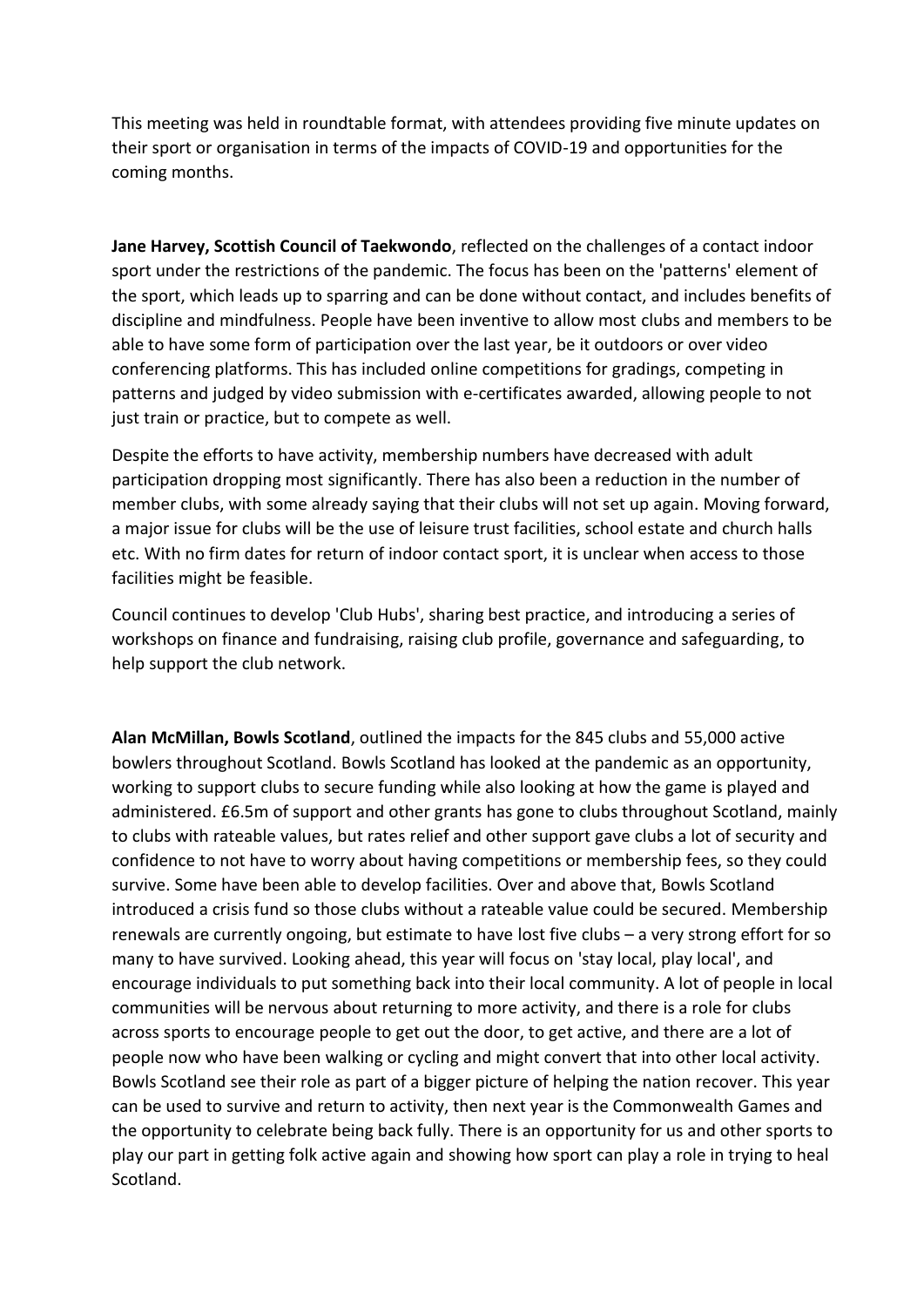**David Ferguson, Observatory for Sport in Scotland**, noted the progress that OSS has made in pulling together stakeholders to direct research priorities and help inform policy development. Have built engagement with Scotland's universities and continue to build the research base and those relationships. Now more organisations are engaging with OSS on research requests and funding. Previously mentioned disability research continues to progress, with a new project on barriers into sport in Scotland coming over the next year, along with current research on Scottish women leadership in sport in Scotland, sustainable community sport delivery models at Local Authority level and ongoing Covid-19 impact on sport surveys.

The OSS will shortly launch its manifesto ahead of the Holyrood elections, containing three asks of the new government; to launch the first National Conversation on the role of sport in society, across the spectrum of health and social care, environment, education, business etc; to appoint a new Cabinet Secretary for Health and Sport to lead a multi-stakeholder strategic forum to properly map a strategic approach for Scotland and help to bring together sectors to understand roles and delivery areas; to build on the research and evidence base on sport in Scotland and embed this approach in the same way as taken by Government in education, justice etc. and use existing research to develop wider policy areas.

LS noted the coverage and support of International Women's Day on March 8<sup>th</sup> by sports and organisations across the sector.

Alison Johnstone had to leave to attend a briefing and LS put on record her thanks to AJ as coconvenor of the Cross Party Group on Sport throughout the Parliamentary session.

**Ali Dreyer, SAPOE**, cited the encouragement within the organisation by the inclusion of outdoor education in ongoing recovery guidance and consistent mentions across the country of the value being placed on outdoor space. SAPOE has worked with partners across the third sector and outdoor sector, with additional thanks to Liz Smith and Alison Johnstone, on getting recovery support for residential centres launched. Recent work has included provision of online courses for outdoor learning, building outdoor learning into work for education providers in the current circumstances, and the publication of the Outdoor Education Centres Fit for the Future report on the impact of residentials and how to build these into the educational pathway. There are concerns that despite the Curriculum for Excellence on outdoor learning having been around for 10 years it is still heavily reliant on local drivers and individuals in different Local Authorities (LAs). It remains too easy to shut down services without a plan for alternative provision. Residential experiences are highly valuable, but there is also a need for the pathway from early years provision too. A position statement has been launched with the ask to embed an outdoor education lead officer in every education service in LAs. It has been a positive year by virtue of the value being put on outdoor learning, but there is a need to keep working together with partners and government to support the full pathway.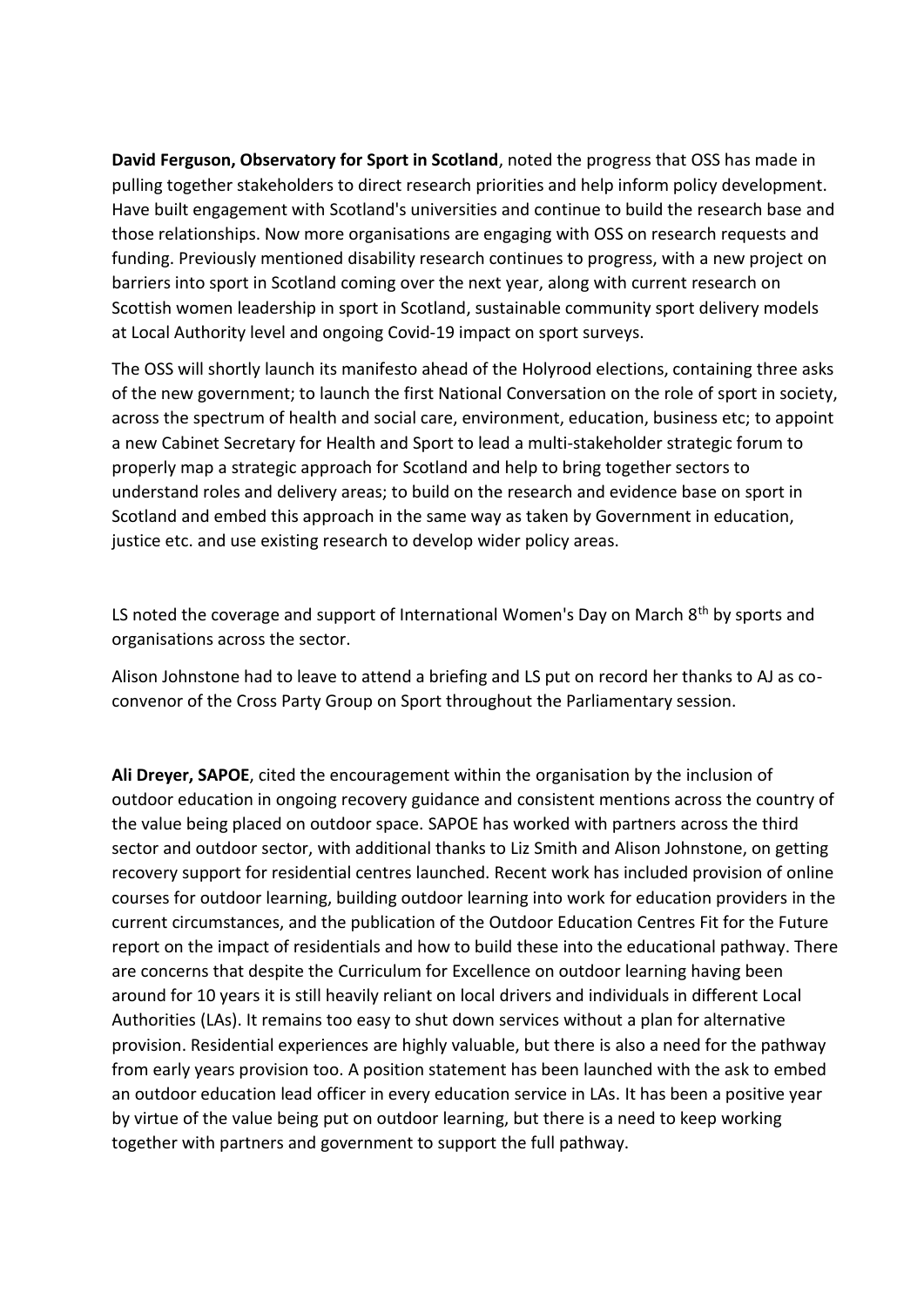**Andy Gould, Scottish Football Association**, agreed that sport can play a huge part in the recovery from the pandemic. The role of sport and physical activity will be critical, particularly for young people. The Scottish FA has done a lot of work with clubs on challenges and issues and has seen real mental health challenges and inactivity, particularly for young people. We know that facility access for football clubs, as with many other sports, will be a big challenge in the coming months. Question raised on how we can work collectively and collaboratively to make sure that as we come out of the pandemic we don't miss an opportunity where sport can use the summer in particular to provide hope, and create opportunities for lots of people to get out and re-engage with sport. There are 2,500 football clubs across Scotland and the majority are very reliant on the leisure trust or Local Authority estate – we know the challenges that are being faced there. We need to work collectively to try avoid a hiatus or lack of those facilities opening when sport has really got that opportunity to return. Plea would be that during the summer, when we have lots of play to use the power of sport and football to get as many people back as we can, especially noting the likelihood of people not travelling abroad, to push that forwards and play a part for parents and other people. Need to work together to make sure we don't miss this opportunity and to allow football and sport to play its part.

**Margarita Sweeney-Baird, Inclusive Skating (IS)**, provided context on the work of Inclusive Skating, providing opportunities to people with disabilities and additional needs to access the sport of skating, both on-ice and in-line. There are very high levels of participation of disabled women in particular, as it is seen as a safe and protected environment. Ice rinks are also beneficial as many competitors have difficulty regulating temperature, so cooler temperatures allow them to exercise more vigorously than otherwise. The main issue for the organisation is access to facilities; most ice rinks across Scotland charge a commercial rate of £200 an hour, which enforces a huge limitation on where and how IS can provide facilities. Some areas are fantastic – North Lanarkshire council provides ice at the Time Capsule for dedicated sessions, and skaters only need to pay £5 to access an hour of ice.

The short term challenge is for travel restrictions for over 18s – as the costs mean IS don't have access to all ice rinks, there is a need for skaters to travel. There are very high safety protocols in place, so IS would request for exemptions to be introduced for disabled people to be able to travel for exercise where there are no other facilities available to them. This would make a huge difference to a very vulnerable community. Despite World Championships coming up and two skaters representing Scotland at the Special Olympics, competitors are not seen as taking part in performance sport so athletes have not been able to train unless they can travel.

Significant sums of money have been made available to support facilities and ice rinks; this funding should be contingent on providing access to people with disabilities, who should be able to access facilities at lower cost. Cost is important as for people with additional needs, additional support (e.g. volunteers and the connected training costs) is required.

**Ken Hughes (KH), Scottish Sports Association**, noted that if we can't be ambitious about the benefits of sport and physical activity now, coming out of the worst of Covid-19, when can we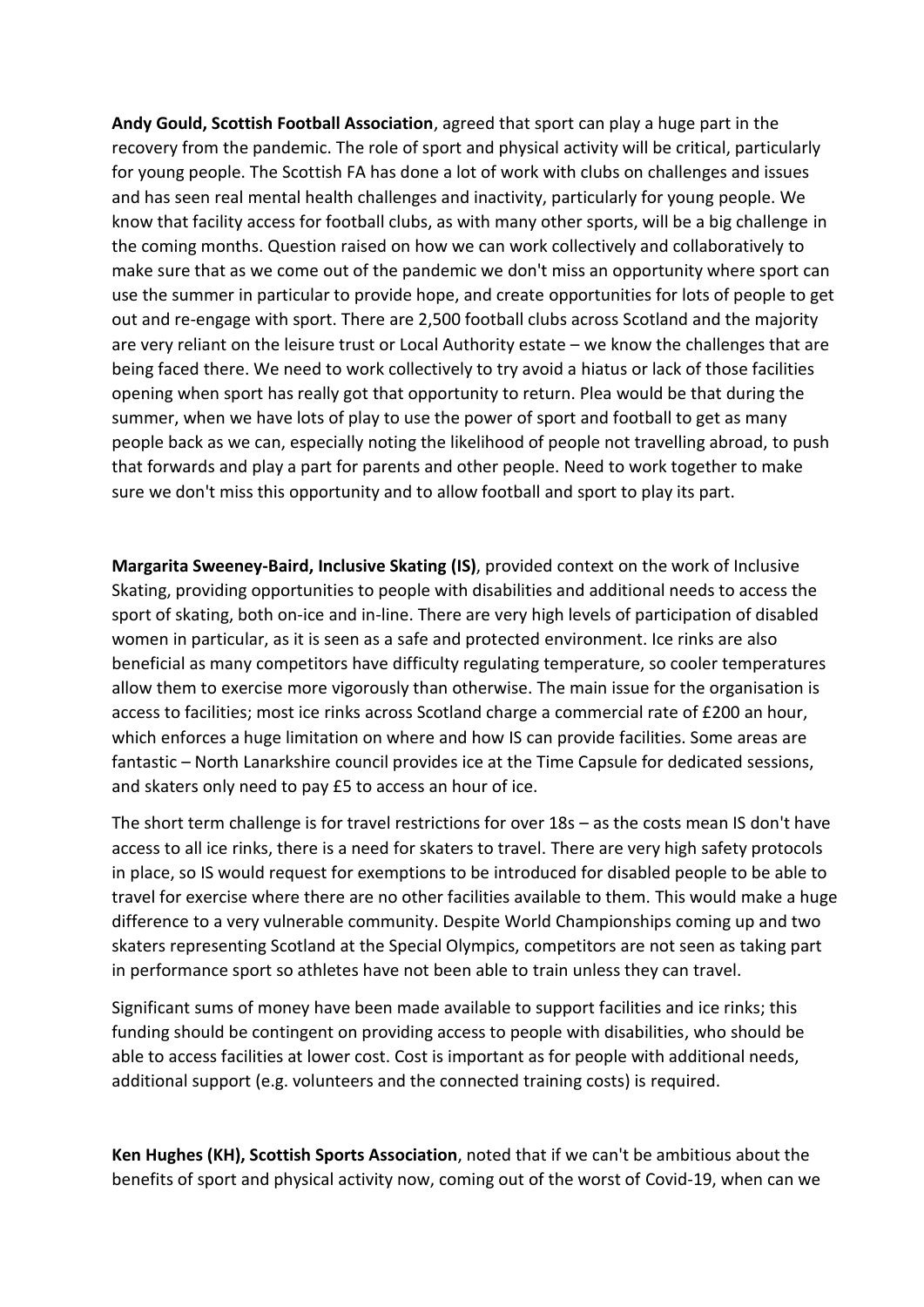be? There is a significant opportunity to collectively move sports and physical activity up the policy agenda. It is hard to change the health budget structure towards prevention rather than sickness intervention, but that is what people are now talking about and there is greater recognition for this approach now. SSA members are putting forward a manifesto on these lines, perhaps to place sports in more fertile ground with policy makers. While we can't demand whole system change, we can still be ambitious about what we'd like to see. As an encompassing vision, all people should have equal access and share of resources and facilities available.

KH outlined some of the key themes of the manifesto, including; onus on wellbeing employers, who give people the time and opportunity to be active during working week and to further release the huge potential of volunteers by providing the time and incentives to volunteer; sport as an investment in our future wellbeing, giving leaders the resources, flexibility and certainty to plan longer term in a strategic manner; community facilities to be accessible, affordable, available, inclusive and fit for purpose; pushing community clubs to be seen as part of local community fabric, including a new sports club governance model to aid that role and give them more incentives or benefits, similar to charities and voluntary organisations.

**Ron Sutherland (RS)**, supported comments from Ken, Andy and Alan on maintaining a positive attitude to this. Clearly the pandemic has created all sorts of problems, financial, health and social, and Ron added his personal perspective of impacts. Definitely good to hope sport can be part of the solution, rather than a problem, but sport must be squeaky clean in how we address issues, RS noted. He wrote an academic paper 12 years ago about the positive impact of community sport in local communities, which is still true today. The impacts of Covid-19 have exposed issues and highlighted strengths, weaknesses, and areas of good practice and bad. In sport we should copy good practice while addressing the negatives. A lot of clubs have basically closed their doors and ceased to function during lockdowns; they're going to have a major issue when everything reopens, and preparations have to be made to ensure clubs can hit the ground running.

The approach has been different at different clubs. A small youth football club in the Aberdeen area has done wonderful work recently over six weeks in conjunction with Aberdeen FC Community Trust and sponsorship from a local transport company, where young players delivered over 6,200 food parcels to elderly, disadvantaged and lonely people in the community. There are major benefits in supporting these groups and families and Westdyke Community Club should be very proud of that. A rugby club in Glasgow worked to stay in touch with its membership by creating informative, motivational newsletters going to stakeholders, members and players, keeping them aware of what the club is about and how it is preparing to come out of lockdown.

On other side of the coin, an Edinburgh rugby club which RS has worked with and been a member of has basically closed its doors. RS has been urging the club to interact more with the community, to find good work to do and make an imprint and to portray themselves and the sport in a good sense. The foundation of sport is at grassroots level and grassroots clubs must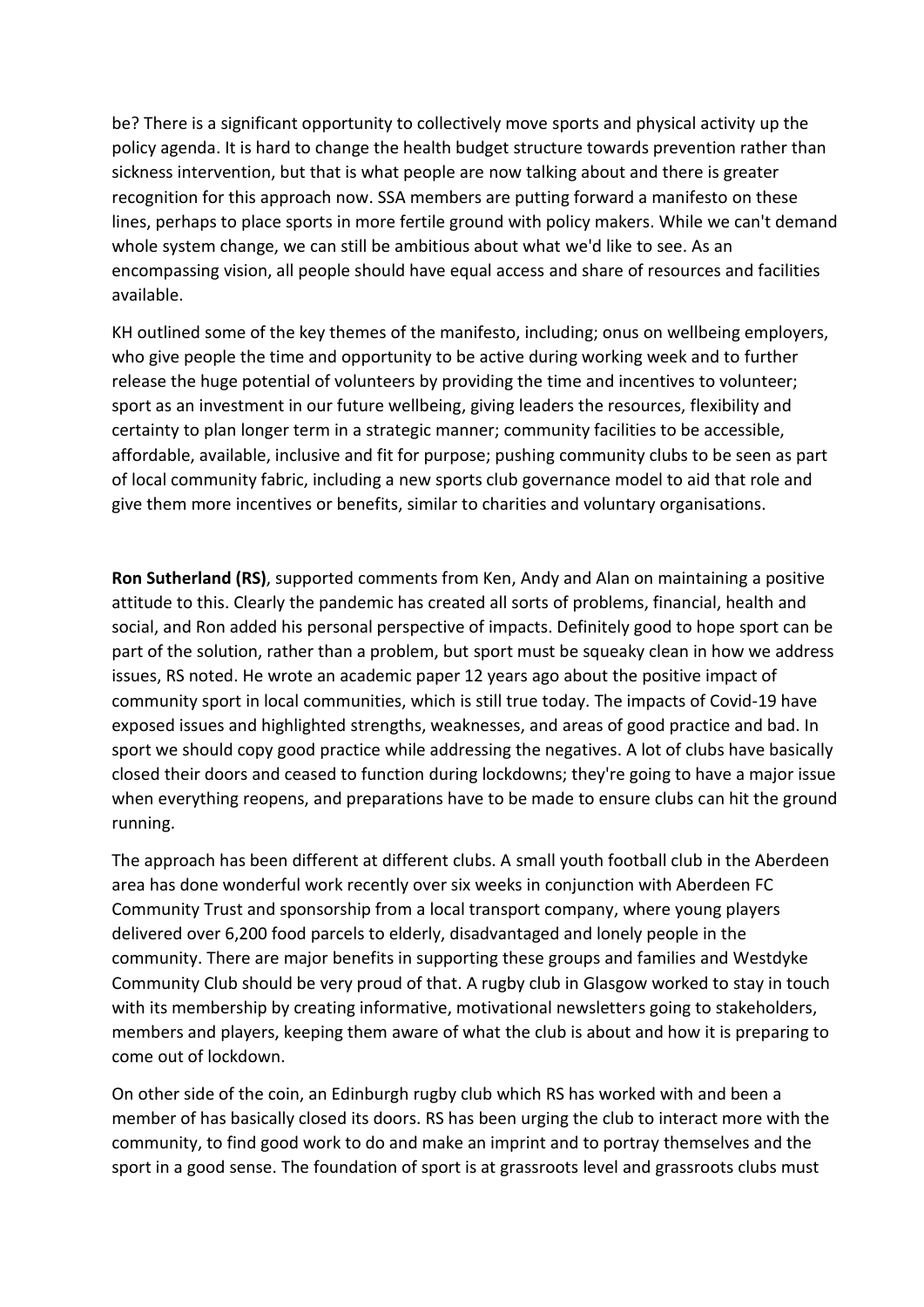ensure and be encouraged, and indeed be supported, to promote themselves as a force for good in those communities.

**George Baber, Association of British Riding Schools (ABRS)**, outlined some of the challenges faced by the approximately 175 riding and trekking businesses in Scotland, and the related supporting businesses such as feed merchants and farriers. Most activity in riding is delivered by businesses; over the past year we've seen 10-20% of these close. There are places in Scotland now where there is no riding school left because they've gone out of business. They're in a difficult position because they sit between leisure, sport and tourism – in Scotland they're in sport, in England they're leisure, and that has had an impact on access to funding.

Additional challenges include the ongoing high cost of horse care, with many businesses sitting on costs of £4,000-£5,000 a month, and the fact that they can't furlough staff because they're needed to look after the horses. In Scotland, these businesses have seen virtual ineligibility to funds, where none of the grants have been accessible to riding schools and there has been a great disparity at council level in discretionary funds, and differing interpretations between central Government and Local Authorities. In England, where they've been treated as leisure, they've been able to access leisure grants and most riding schools have got between £7,000- £15,000 grants in the latest shutdown since November, and English riding schools will also get further restart grants from the process starting in April, which we're not seeing in Scotland.

ABRS has seen massive financial pressure for riding schools in Scotland; while the opening of sports is really welcome, the five mile rule will remain an issue for many schools, and impact on trekking businesses which are predominantly reliant on tourism. The key issue going forward is to stop remaining business failures. Many are on that brink and measures are needed to stabilise those businesses, be it rate relief or a restart grants equivalent. Many are in a desperate position because at this time of year horses are in being fed, they need staff, so the plea from ABRS is not to lose any more schools than have been lost already. It would be very sad as they offer a lot to children and adults alike.

LS added that she has heard from constituents in similar positions, where ineligibility for grants has proved a significant issue for them.

### **Questions and discussion**

**Susie Benson (SB), CIMPSA**, raised issues pertaining to the workforce. Over the last 12 months we have seen a blurring of the lines between health, sport, physical activity, leisure operations, exercise health and fitness. SB asked what steps can be taken at a strategic level to support organisations in the development of the workforce, linking to facilities, both to meet the needs of community support and to make facility provision accessible, affordable, and to meet the needs of leisure trusts so they can open and operate.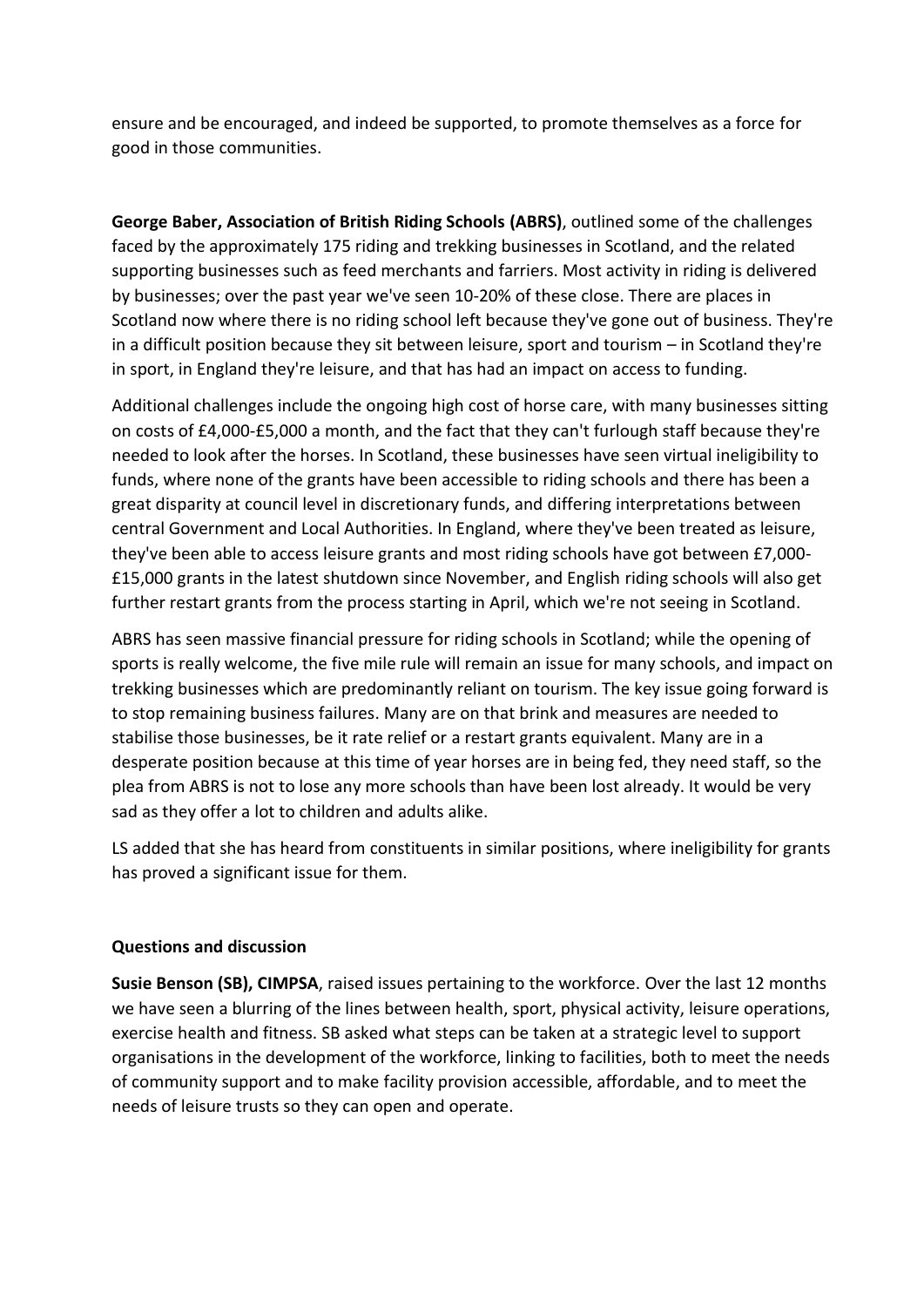**Cammy Watt (CW), Scottish Football Association**, noted the significant amount of activity supported by the public estate, either leisure trust or Local Authority facilities, and raised concerns that trusts may have to be selective in opening facilities based on the need to income generate (over local service provision) – this may see the opening of larger facilities first that generate the payback of the monies that have been lost over Covid-19, but there are far more local level facilities than 'flagship' facilities. What do clubs do for provision? Whether it's a sports pitch, a hall, indoor or outdoor, there are real concerns about access.

The potential hiatus between council facilities reopening partially and reopening fully is a real worry and no doubt is for every sport. Football at least can use outdoor spaces, so will be one of the first sports back; CW only too aware that if you're an indoor contact sport you're at the end of the queue on the route map back to reality. How do we approach this; through CoSLA? With a debate in the chamber? It's a real issue that needs to be considered.

**Ali Dreyer (AD)**, noted that in Fife efforts are made to get trust provision and LA provision around the table together. It is not perfect but efforts are made to get people on the same page. AD raised additional point on accountability; West Lothian had for many years fantastic outdoor education provision, but more recently lost a facility and some key members of staff, it was moved into the trust and now this year the trust effectively wants to offload it because it's not an income generator – outdoor education and activity is a great thing, but is never going to be a huge income generator. Now that team is set to be shifted again. If we agree it's a great thing, how do we make it accountable to a trust or LA to make that provision and those opportunities available to young people and adults?

**David Fergusson**, noted that the challenges for leisure trusts and LAs are not new, and it is an area that has been assessed by OSS. While CoSLA and others will share a lot of good practice across the network, ultimately LAs are having to make their own decisions. They're having to be made in the context of declining funding; research in 2017 showed leisure trust funding had reduced every year for the previous 12 years from its LA. They're under pressure to bring in funding, which is not a good position to be in when dealing with services and facilities that do not bring in money. The facilities that struggle tend to be in deprived areas, they're in real difficulties at the moment. OSS has put together a research project idea that would have government involvement, along with **sport**scotland, CoSLA, LAs and leisure trusts, to try and look at the landscape and get everyone together on the same page - until that happens, we'll keep having situations where councils try their best, leisure trusts try their best, but because it's financially driven they can't support the areas that don't create income. That's not a situation we want to be in for public service, particularly in sport.

**SB** added the necessity of everybody within the trust environment taking responsibility, both in terms of developing the internal workforce, but also with wider partners and organisations, be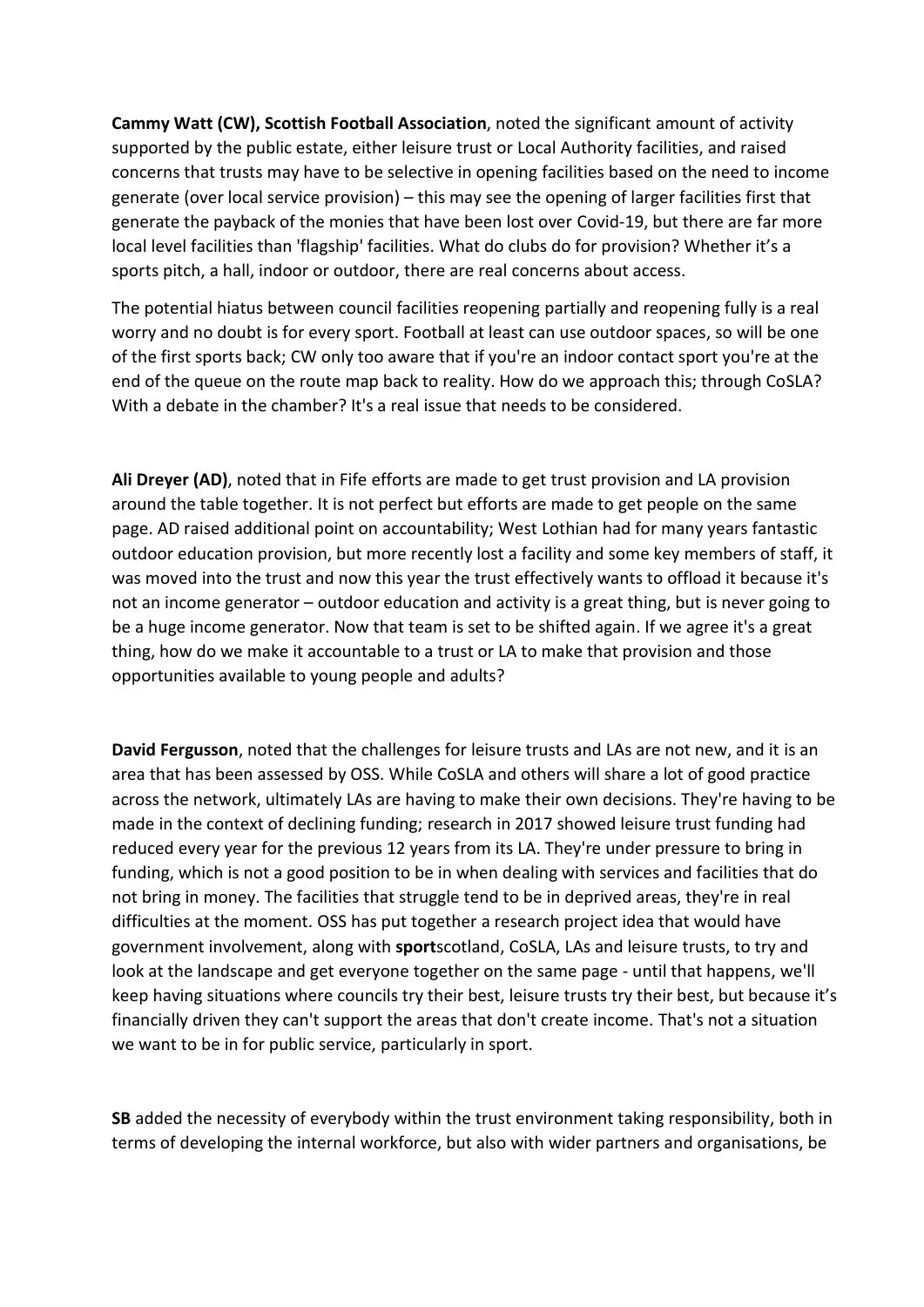it exercise referrals through Public Health Scotland or working with SGBs and regional managers. Role of leadership from the top, but also from the bottom up to drive change.

**RS** added a supplementary comment in relation to the £20m Scottish Government funding awarded to Scottish Rugby Union, £15m grant and £5m loan, and noted that hopefully given the content of previous discussions today, a reasonable proportion of that will be devoted to supporting the grassroots community game across the country, rather than the two professional clubs.

**Kim Atkinson (SSA)** noted that much of the first club-based support in the pandemic came from Scottish Rugby and that she understands that club support remains high on their agenda.

**KH** added that in public service there is a tendency to create working groups or discussion groups or strategic groups, the output of which is often less of the sum of its parts. We need to get things done, and the answers must be at least partly in our own hands. For community facilities, the vast majority of LA money comes from central government, therefore government guidelines must be incredibly powerful – what are they and how can we influence them? Local accountability is a key factor – how do we go about leveraging it? We do it by acting collectively, to press at various points, the SSA lobbies at national government and Parliament level to press cases - we need to do it collectively.

**Rick Kenney (RK), Scottish ClubSport**, agreed on the importance of working collectively for the greater good. RK raised a query on how we can continue to share challenges, solutions, good practice and innovation, in sport and recreation. This meeting is a great example of how various organisations can come together and make suggestions and learn from each other. How do we ensure we keep this going, sharing research and information, to the benefit of all?

Thanks were given to all speakers and attendees.

Kim Atkinson noted enormous thanks to both Liz Smith MSP and Alison Johnstone MSP on behalf of the Group for their work on behalf of the sector and as co-convenors of the Cross Party Group on Sport. She also extended this thanks to all MSPs who are vice convenors and group members for their ongoing support.

Liz noted it has been a pleasure, not only because of support of MSPs but work of all members of the Group to support sport in Scotland. If re-elected, she will undertake to hold a debate in Parliament about the power of sport and what we have to do on a cross-portfolio basis to reenergise the country. Nothing is more important.